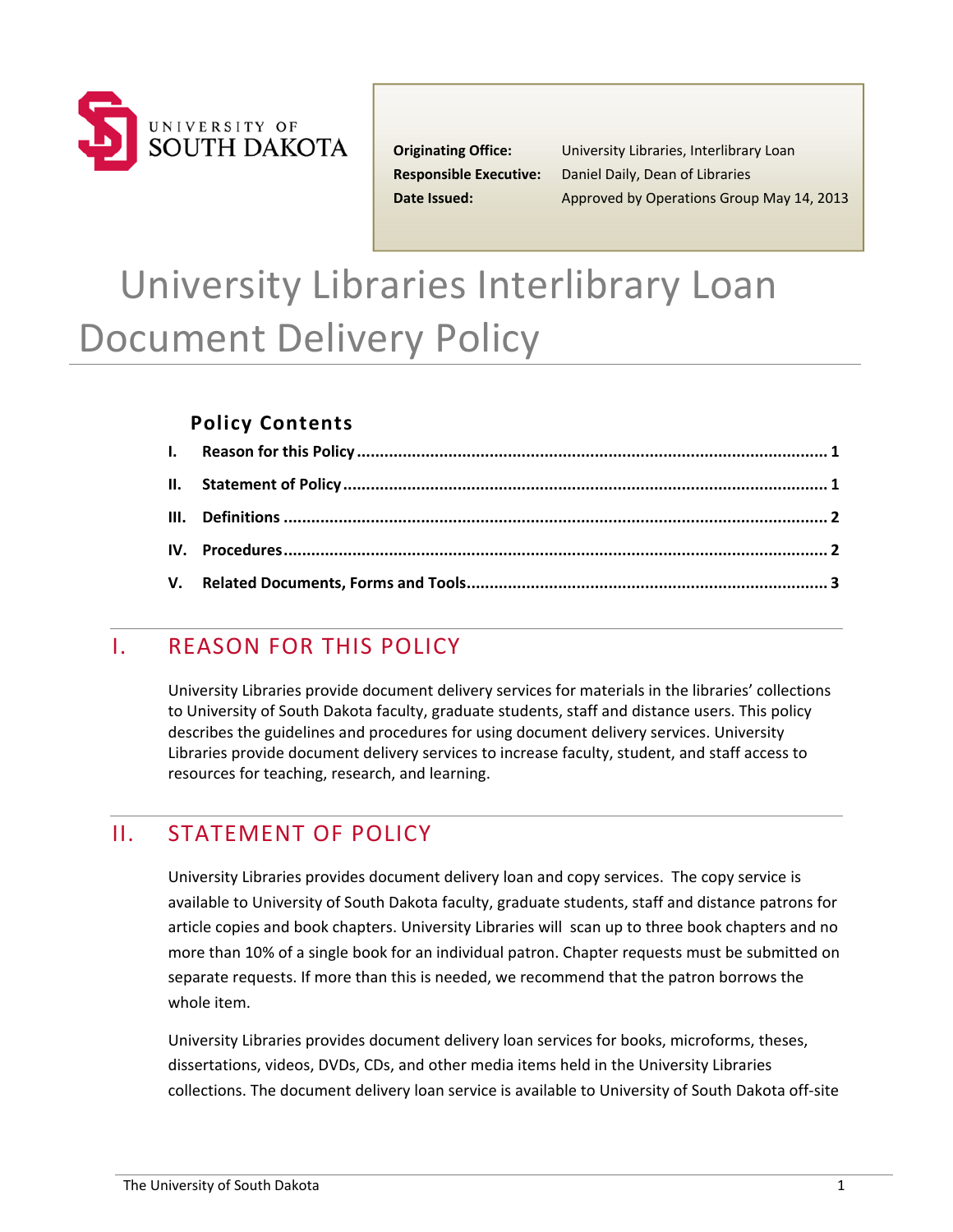faculty and staff, and distance students only. Distance patrons may have document delivery loans mailed to them upon request. Distance patrons will be responsible for returning loaned material to the University Libraries by the due date and for any expense involved in returning the loans. Distance patrons and document delivery loans are subject to the University Libraries Circulation Department policies.

### III. DEFINITIONS

 Affiliated person: a user of the library who is an active registered student or employed by the University of South Dakota.

 Authorized User: borrower proxy designated in ILLiad user accounts for the purpose of pick up of borrowed materials.

Copy service: delivery of copies of articles and book chapters.

 Distance user: University of South Dakota Distance students, and faculty and staff located outside of the vermillion area.

 Document delivery: delivery service of materials owned by University Libraries to distance patrons.

 ILLiad: University Libraries' system for processing interlibrary loan and document delivery requests.

 Interlibrary loan block: a restriction on a user account that prohibits the submission of interlibrary loan requests.

Loan service: physical items owned by University Libraries mailed to distance patrons.

 Non‐affiliated person: a user of the library who is not an active registered student and is not currently employed by the University of South Dakota.

Recall: an e‐mail request from the University Libraries to return an item before the due date.

#### IV. PROCEDURES

 Document delivery requests are initiated via the ILLiad interlibrary loan system. There is a link to the system on University Libraries home page, and many of the databases available through University Libraries link directly into ILLiad.

 Article or book chapter copies will be delivered by email and do not need to be returned to the University Libraries.